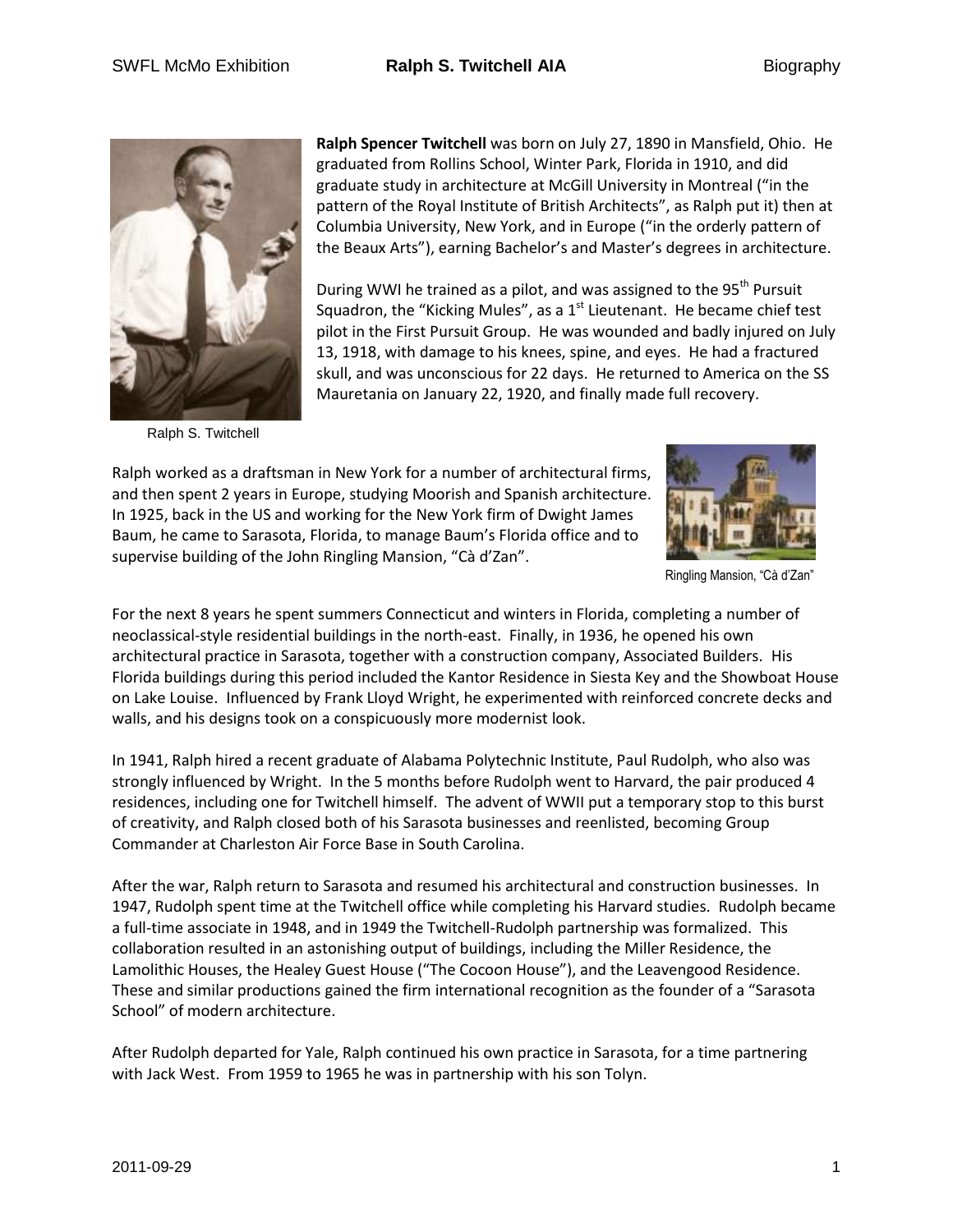According to his short biography in the University of Florida Architecture Archives, "Twitchell created some of the earliest structures that came to represent the Sarasota Modern style. He employed large glass windows and sliding doors in conjunction with a heavy cypress interior to create a natural feeling that focused the inhabitant on the outdoors. Additionally, he often used a locally manufactured limestone brick on the exterior. Because of this, the sand colored bricks blended into the sandy Florida ground and appeared to rise out of it." But it was his immensely productive collaboration with Paul Rudolph that created a "Sarasota School" and captured international attention.

In a luncheon speech for the University of Florida Student Chapter of the AIA, on January 13, 1951, Ralph described not only his design philosophy but his attitude to life in general:

My wish is to give you a feeling of what I have found as the answer … to all of the problems of life. … Grow familiar with order, rhythm, beauty and they will give you pleasure. Grow to know them and you'll fall in love with them much like a youngster with his first sweetheart. … Return to your childhood blocks and try some building. Pull apart a few mechanical contrivances and see what makes them click. … Follow your natural interests – devote yourself to the people and ideas you like. … Never do anything you do not want to do and you'll never go wrong. … Frankly face the facts as you know them. Weigh them against your hunch and you'll be aware of wide horizons. Your former values, your facts, will melt before the penetrating heat of your hunch – your inner sight. You become a seer; wisdom is born. In other words, never let your rational brain dictate to your inner feelings. When your spirit speaks, heed it, and be wholehearted about the way you obey it.

This may be counter to your interpretation of things you've been taught, but look around again and you'll realize that to do anything well, to get fun out of doing it, you've got to **enter into the spirit of it** no matter what it be. … Throw yourself into things wholeheartedly. Forget yourself, forget your teachings. Never look to things that someone else has done for guidance. For an idea or an inspiration – yes. For direct guidance – never.

Art is always at its greatest before it reaches perfection. The power lies in that period in which it struggles to assert itself. Great art is always vibrant with spirit – vibrant with the joy of a vital idea. What we think of today as the perfect job, tomorrow we will discard. The completed object, the material manifestation is only a symbol of the creative power that gave it birth. The true reality lies wholly in the spirit – the vibrant power that we call the "soul of the thing". It breathes with the close knit rhythm of the living. Any shape or form or outward finish your effort may take is good design as long as it expresses that vibrant rhythm of life itself, in a balanced orderly fashion. The props, crutches and shrouds of mouldings, flutes and overlay express the feeble and the dead.

Be a child. Fall in love with the things you like. Put your fingers into the works and see what makes things click. Sit at the feet of the Master whose thoughts are right down your personal alley. Never force yourself into anyone else's pattern but do only the things you like best to do until you become their master. Enter into the spirit of creation and produce that which is fun. Suddenly, you'll awaken to find that your design will be orderly, beautiful, living, and you'll know that you have arrived. You will have found peace in simple work that will live – a peace that comes to the blessed few.

Ralph died at age 87 on January 30, 1978, in Siesta Key, Florida. His obituary, which notes that his "professional contributions to the Sarasota area were varied and included such architectural monuments as the Sarasota County Courthouse, the John Ringling Hotel, and St. Armands Shopping Circle", does not do justice to his significant contribution to modern architecture both as an designer and builder in his own right and as a formative influence on the internationally famous architect with whom he produced many magnificently innovative buildings, Paul Rudolph.

\* \* \* \* \* \* \* \* \* \*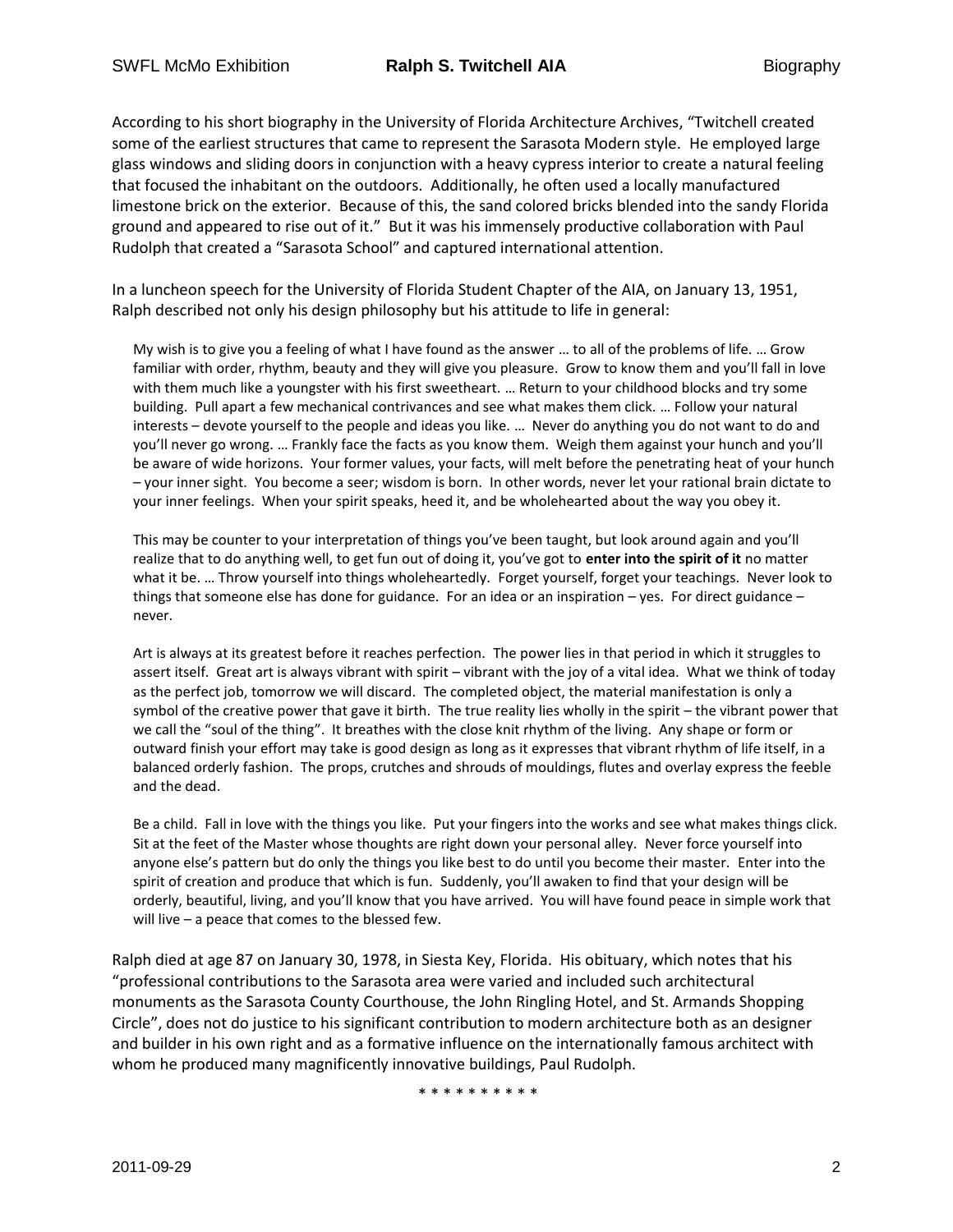Ralph's first marriage was to Lucienne Glorieux on January 10, 1922, and they divorced in 1947 in Sarasota. She later married a Mr. Neilson. Lucienne was born November 25, 1902, in New York City. She was the daughter of Jules and Marie Glorieux of Lakeville, Connecticut. Ralph and Lucienne had three children: Sylva Marie, born in 1925 in New York City, Tolyn Jules, born in 1928 in New York City, and Terry G., Born about 1931 in Connecticut. Tolyn became an architect, and partnered with his father in Sarasota after 1959.

After Ralph and Lucienne divorced, she had Paul Rudolph design a house for her in Martha's Vineyard, Massachusetts. The residence was designed in 1947, but not built until 1951. Construction was carried out by her sons Tolyn and Terry, with remote assistance from Ralph and his nephew Jack in Florida. The house has since been destroyed.

Ralph married Roberta S. Healy in 1950. Roberta was born on February 8, 1915, in Boston. Her parents were Warren Robert Healey and Isabel Hall Coombs. Roberta died on August 17, 1966, in Sarasota. Ralph and Roberta had two children: Aaron Lee, born 1952, and Debra Layne, born 1955.

Ralph's third marriage was to Paula Bane Behnke in June 1969 in Sarasota. Paula was born February 20, 1920, in Seattle, Washington, and died on September 24, 1994, in Sarasota.

Ralph's parents were Albert John Twitchell, born on December31, 1848, in Brimfield, Ohio, and Ella Callista Downs, born December 29, 1851, in Defiance, Ohio. They married on September 24, 1874, in Defiance. Albert was a lawyer. They had 7 children, Ralph being the second-youngest. John "Jack" L. Twitchell, a meticulous craftsman who worked for Ralph in Sarasota in charge of Ralph's construction company, Associated Builders, was the son of Ralph's next older brother Albert. Jack built the Deering and Burkhardt houses for Paul Rudolph with Bert Brosmith.

\* \* \* \* \* \* \* \* \*

Ralph Twitchell's principal works include:

Lido Beach Casino, Siesta Key, Sarasota, Florida, 1940 (with Arthur Saxe) (demolished) Twitchell Residence, Siesta Key, Sarasota, Florida, 1941 (with Paul Rudolph) (destroyed) Harkavy Residence, Siesta Key, Sarasota, Florida, 1946 (with Paul Rudolph) Denman Residence, Siesta Key, Sarasota, Florida, 1946-1947 (with Paul Rudolph) Miller Residence, Casey Key, Sarasota, Florida, 1947-1948 (with Paul Rudolph) (demolished) Revere Quality House, Sarasota, Florida, 1948 (with Paul Rudolph) Russell Residence, Sarasota, Florida, 1948 (with Paul Rudolph) (destroyed) Siegrist Residence, Venice, Florida, 1948 (with Paul Rudolph) (altered) Steinmetz Studio, Sarasota, Florida, 1948 (with Paul Rudolph) (altered) Lamolithic Development, Siesta Key, Sarasota, Florida, 1948 (with Paul Rudolph) (renovated) Deeds Residence, Siesta Key, Florida, 1949 (with Paul Rudolph) Bennett Residence, Bradenton, Florida, 1949-51 (with Paul Rudolph) Burnette Residence, Sarasota, Florida, 1950 (with Paul Rudolph) (destroyed) Healy Guest House "The Cocoon House", Siesta Key, Sarasota, Florida, 1950 (with Paul Rudolph) Wheelan Cottage, Sarasota, Florida, 1951 (with Paul Rudolph) (destroyed)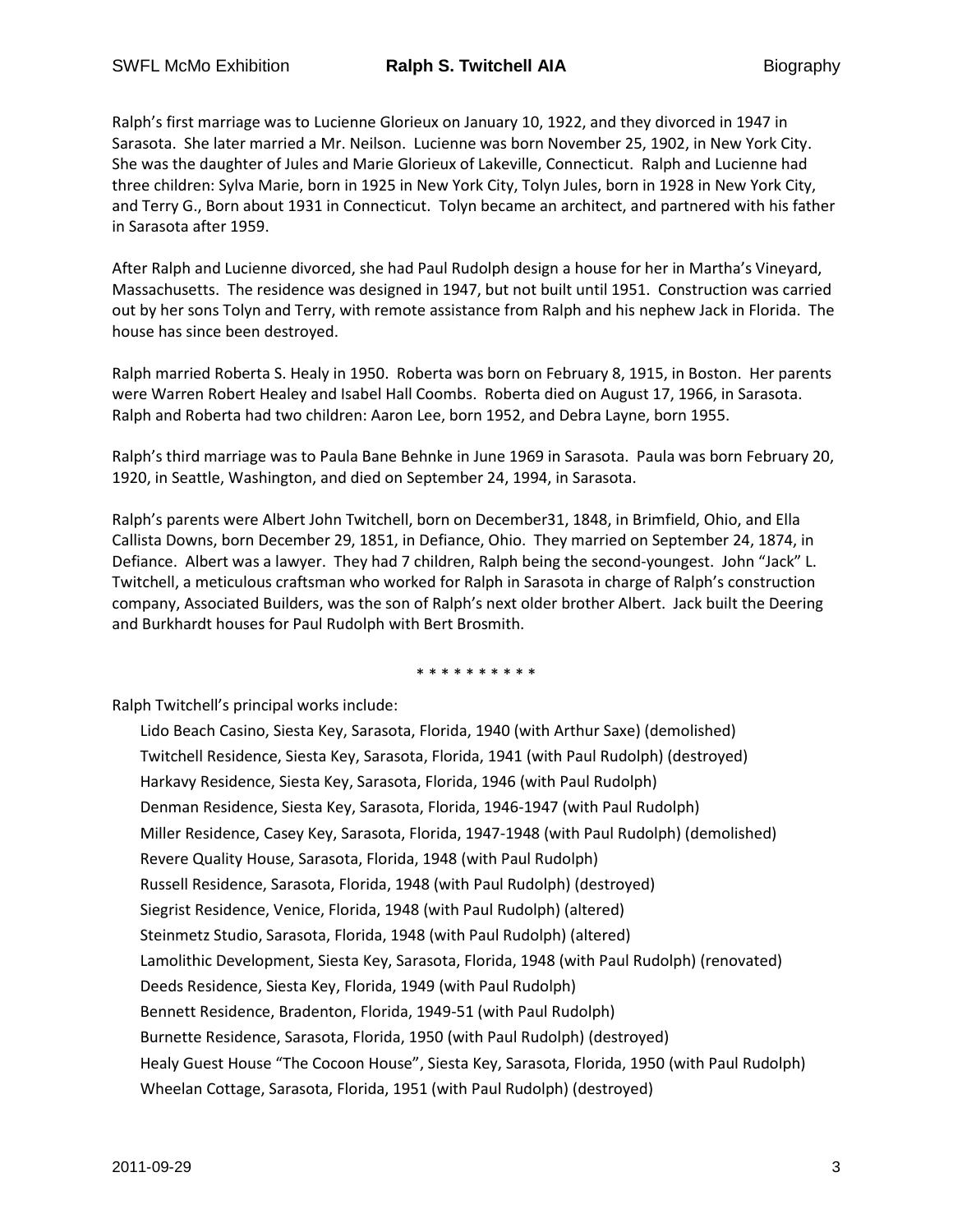SWFL McMo Exhibition **Ralph S. Twitchell AIA** Biography

Leavengood Residence, St. Petersburg, Florida, 1951 (with Paul Rudolph) (destroyed) Hudson Beach House, Venice, Florida, 1953 Andrews Residence, Sarasota, Florida, 1959 Hutchinson Residence, Casey Key, Florida, 1962 (with Tolyn Twitchell)

The following are some of Ralph's most notable works:



# **Lido Beach Casino, Sarasota, Florida, 1940**

John Howey describes the building as follows: "Flanked by two entry towers, the walled-in complex faced Lido Beach and the Gulf. Within was an Olympic-sized swimming pool, surrounded by cabanas, sunbathing decks, locker rooms, shops, restaurants, lounges, and dancing areas. … It is now considered the bridge between Twitchell's work in the earlier 1930s and his pending total change to modernism."



## **Twitchell Residence, Sarasota, Florida, 1941**

This house, at 101 Big Pass, Siesta Key, Sarasota, Florida, was designed with Paul Rudolph. It was featured in Architectural Forum, September 1947. As of 1969, the owners were Garrison and Marjorie Creighton. It was sold in 2005 to current owner, Joseph King. Subsequently, it was damaged by fire, and destroyed in 2007. (Photo: Chris Mottalini)



## **Healy Guest House, Sarasota, Florida, 1948-50**

Dubbed "The Cocoon House", this Twitchell-Rudolph design, built at 3575 Bayou Louise Lane, Siesta Key, Sarasota, Florida, was an experiment in structure and technology, using steel straps to maintain its curved catenary shape. The roof structure is an original technological assembly: the steel straps are fastened to flexible insulation boards, and the roofing material, Cocoon, is sprayed on.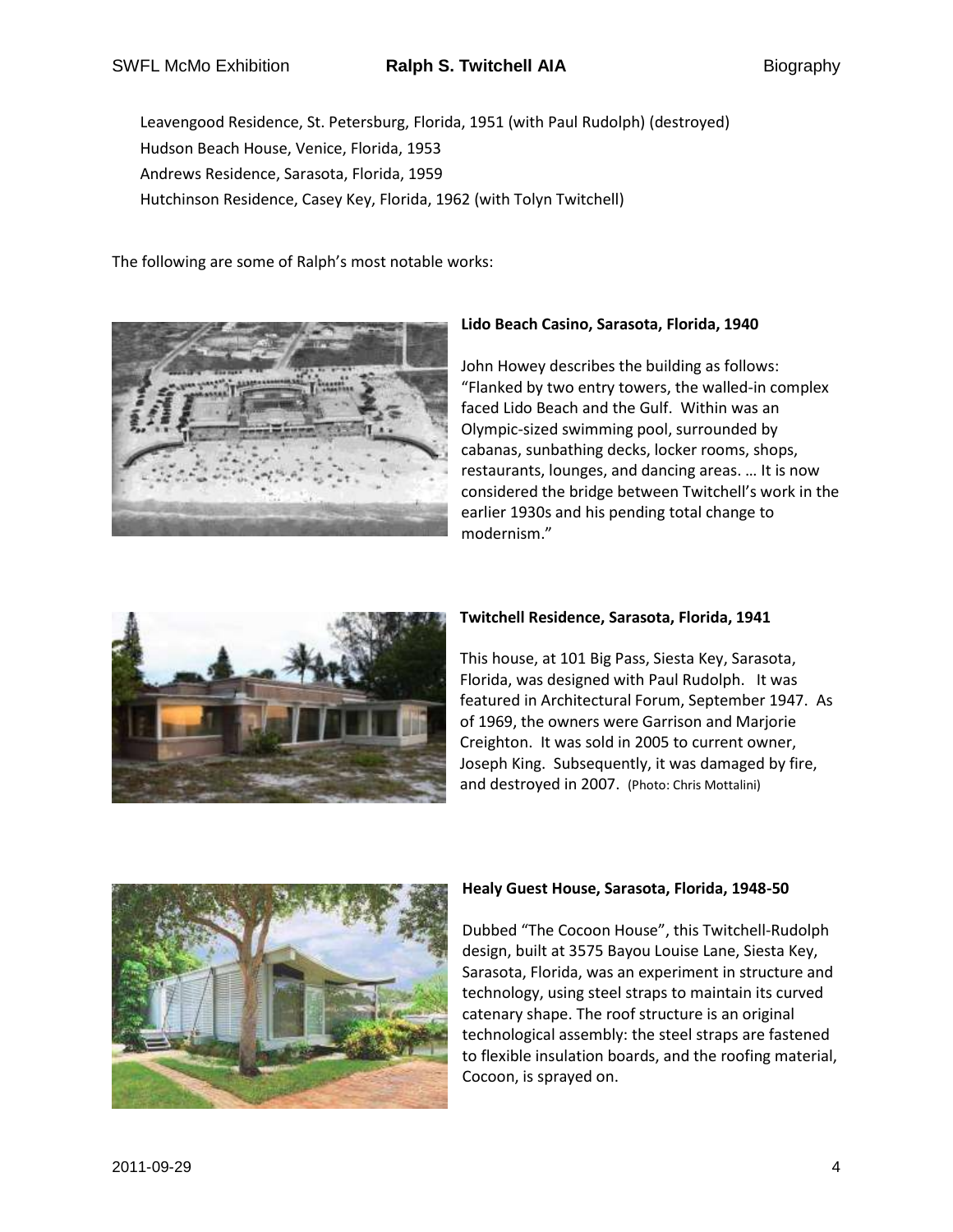

## **Bennett Residence, Bradenton, Florida, 1949-51**

The Alan and Barbara Bennett Residence, at 3901 Riverview Boulevard, Bradenton, Florida, was designed with Paul Rudolph. In 2001, it was sold to architect Joseph King, who has written extensively on Rudolph. It is currently for sale again.



# **Burnette Residence, Sarasota, Florida, 1950**

According to Christopher Domin and Joseph King: "The Burnette Residence introduced a new abstracted quality of space and form in the firm's work, probably derived from Rudoph's experience of early modern buildings during his trip to Europe, and made possible by the sophisticated use of reinforced concrete flatslab construction." (Photo: Ezra Stoller)



## **Leavengood Residence St. Petersburg, Florida, 1951**

This was the first two-story house produced by the Twitchell and Rudolph collaboration. The initial plans showed the house completely raised on columns, so that upper rooms had more view and more breeze, and a shaded lower level was created. The house, as built, was somewhat more anchored to the ground, but still true to the original concept. (Photo: Ezra Stoller)